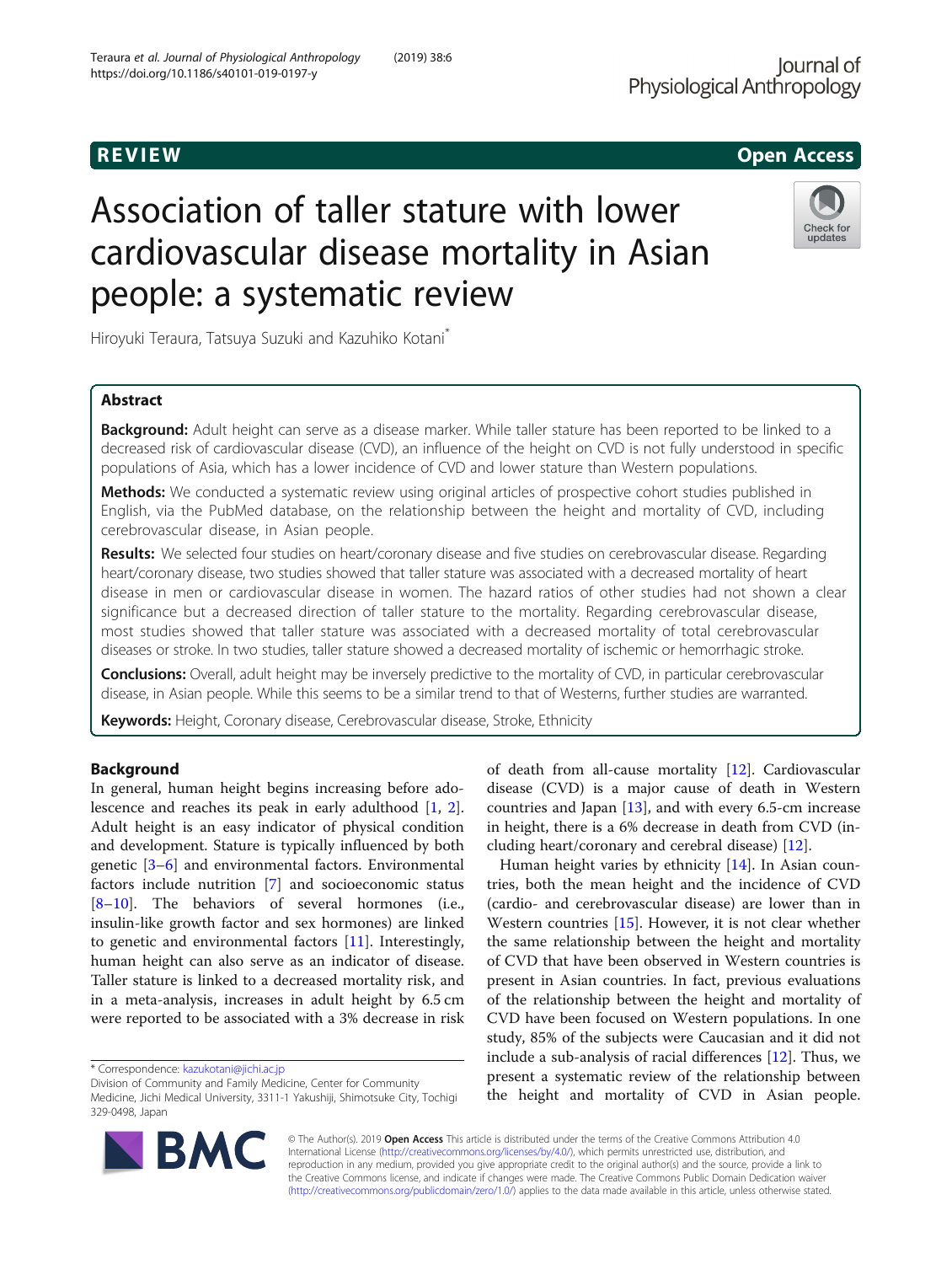Herein, because such studies that investigate the states of CVD often include cerebrovascular disease in CVD, we considered simultaneously the mortality of cardioand cerebrovascular disease.

# Methods

We conducted a search of the PubMed database using the terms "height," "mortality." and "cohort study." The search was limited to original articles published in English up to July 5, 2018. The following search formula was used: height[All Fields] AND ("mortality"[Subheading] OR "mortality"[All Fields] OR "mortality"[MeSH Terms]) AND ("cohort studies"[MeSH Terms] OR ("cohort"[All Fields] AND "studies"[All Fields]) OR "cohort studies"[All Fields] OR ("cohort"[All Fields] AND "study"[All Fields]) OR "cohort study"[All Fields]).

The search returned 2309 articles, 69 of which were cohort studies that referred to both height for any age and disease mortality in the title and abstract; we then reviewed the full-text versions of those 69 articles. We excluded irrelevant articles  $(n = 64)$  based on lack of information on height ( $n = 10$ ) or CVD mortality ( $n = 23$ ) or those which were limited to studying subjects who were suffering from specific diseases (non-CVD) at the start of the study  $(n = 2)$ . We also excluded a review article  $(n = 1)$  and the studies using cohorts from Western countries ( $n = 28$ ). Five articles [[16](#page-4-0)–[20](#page-4-0)] that described cohort studies in Asian populations were ultimately retrieved (Fig. 1).

## Results

We retrieved five eligible studies of the relationship between the height and mortality of CVD (four studies on heart/coronary disease and five studies on cerebrovascular disease) [\[16](#page-4-0)–[20\]](#page-4-0) (Table [1](#page-2-0)). Their publication years ranged from 2003 to 2018and included studies from China  $(n = 1)$  [\[19](#page-4-0)], Japan  $(n = 2)$  [[18,](#page-4-0) [20\]](#page-4-0), and South Korea ( $n = 2$ ) [\[16](#page-4-0), [17](#page-4-0)]. The range of subjects' mean age for the five studies was 30–74 years, the mean men's height ranged from 155.6–173.4 cm, and the mean women's height ranged from 144.0–160.7 cm (Fig. 1). The hazard ratios for height on mortality of CVD are shown in Table [2](#page-3-0).

Regarding the results of heart/coronary disease  $[16, 16]$  $[16, 16]$  $[16, 16]$ [17,](#page-4-0) [19,](#page-4-0) [20\]](#page-4-0), taller stature was associated with a decreased mortality of heart disease (in men) [\[20](#page-4-0)] or the mortality of cardiovascular disease (this study included the diseases such as strokes) in women but not in men [\[19](#page-4-0)]. There were no significant associations between the height and mortality from coronary disease [[17](#page-4-0)], myocardial infarction [[20\]](#page-4-0), or ischemic heart disease [\[16](#page-4-0), [17](#page-4-0)], although all the hazard ratios showed a decreased direction  $(< 1.0$ ).

Regarding the results of cerebrovascular disease [[16](#page-4-0)– [20\]](#page-4-0), taller stature was associated with a decreased mortality of stroke  $[16, 17, 19]$  $[16, 17, 19]$  $[16, 17, 19]$  $[16, 17, 19]$  $[16, 17, 19]$  and in women but not in men [[18\]](#page-4-0). Also, taller stature was associated with a decreased mortality of total cerebrovascular diseases [\[20](#page-4-0)], hemorrhagic stroke [\[16](#page-4-0), [17](#page-4-0), [20\]](#page-4-0), or ischemic stroke (in

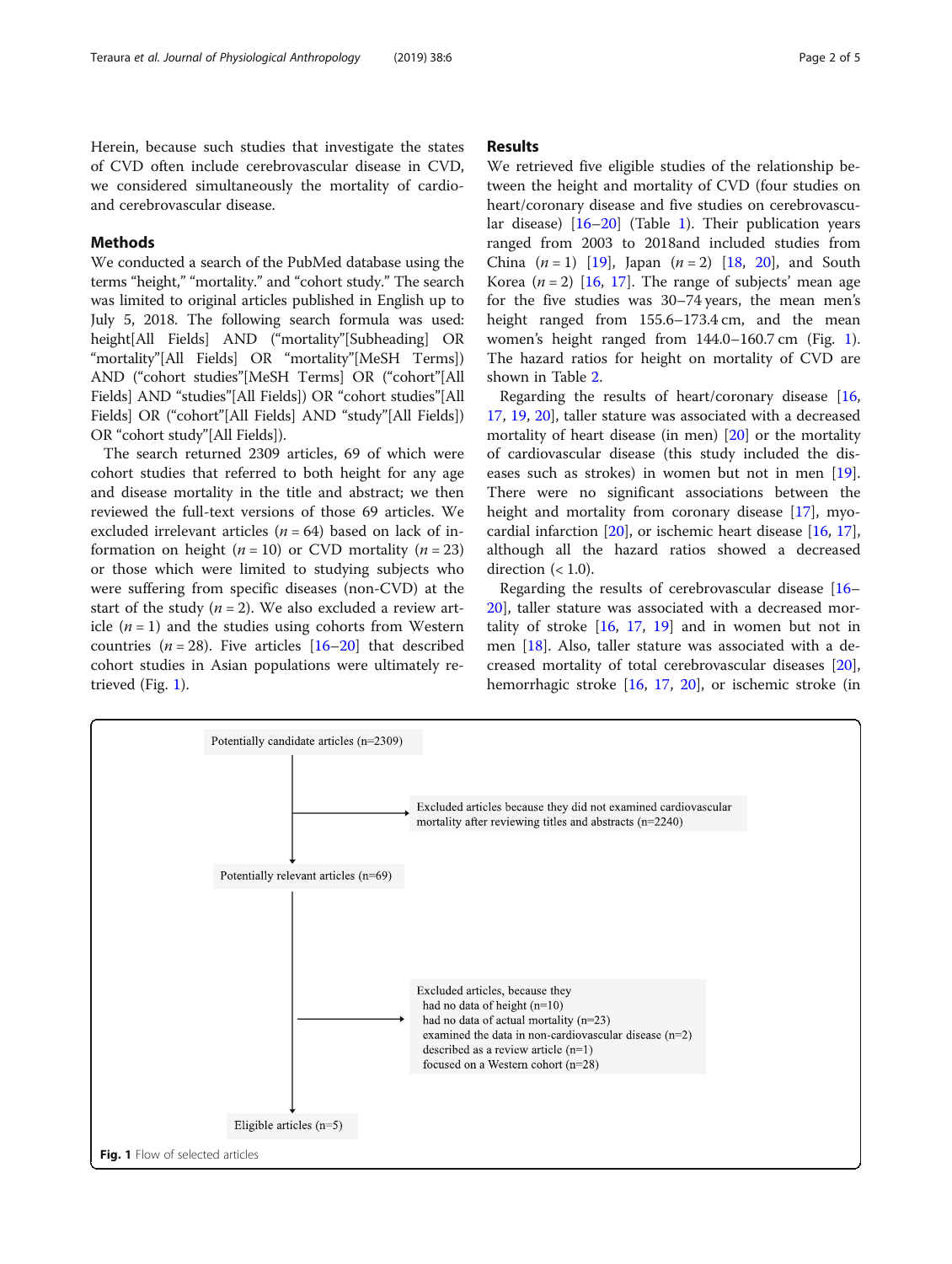<span id="page-2-0"></span>Table 1 Summary of the cohort studies

Study name Authors Study subjects

Song and Sung, 344,519 South Korean women; from1993-1994 (age, 40–64 years) for a

Ref. no.

[[16](#page-4-0)] Korean Medical Insurance Corporation study

| Country                   | Sex | Mean height<br>(cm±standard<br>deviation) | Adjusted factors                                                                                                                                       | Notes;<br>hazard<br>ratios for<br>height |
|---------------------------|-----|-------------------------------------------|--------------------------------------------------------------------------------------------------------------------------------------------------------|------------------------------------------|
| South Korea Women 155+5.2 |     |                                           | Age, body mass index,<br>systolic blood pressure, total<br>cholesterol, blood glucose,<br>smoking, alcohol, exercise,<br>salary, occupation, residence | Results for<br>$5-cm$<br>increment       |

|        | (women)                                                                           | 2008                                                                                                                                                                                                                             | follow-up of 10 years                                                                                                                               |                 |     |                                                                                                                                                            | smoking, alcohol, exercise,<br>salary, occupation, residence<br>area                                                                                      |                                    |
|--------|-----------------------------------------------------------------------------------|----------------------------------------------------------------------------------------------------------------------------------------------------------------------------------------------------------------------------------|-----------------------------------------------------------------------------------------------------------------------------------------------------|-----------------|-----|------------------------------------------------------------------------------------------------------------------------------------------------------------|-----------------------------------------------------------------------------------------------------------------------------------------------------------|------------------------------------|
| [17]   | Korean Medical<br>Insurance<br>Corporation study<br>(men)                         | Song et<br>al., 2003                                                                                                                                                                                                             | 386.627 South Korean<br>male civil servants; from<br>1992 (age, 40-64 years)<br>for a follow-up of 6 years.                                         | South Korea Men |     | $168.3 \pm 5.1$                                                                                                                                            | Age, body mass index,<br>diastolic blood pressure,<br>total cholesterol, glucose,<br>smoking, alcohol, exercise,<br>salary, occupation, residence<br>area | Results for<br>5-cm<br>increment   |
| [18]   | NIPPON DATA 80                                                                    | Hozawa<br>et al.,<br>2007                                                                                                                                                                                                        | 3,969 and 4,955 Japanese<br>men and women without<br>prior cardiovascular disease;<br>from 1980 (age, 30-92 years)<br>for a follow-up of 19 years.  | Japan           | Men | $162.3 \pm 6.7$                                                                                                                                            | Age, weight, systolic blood<br>pressure, antihypertensive<br>drug use, total cholesterol,<br>diabetes mellitus, smoking,<br>alcohol                       | Results for<br>$5-cm$<br>increment |
|        |                                                                                   |                                                                                                                                                                                                                                  |                                                                                                                                                     |                 |     | Women 150.1±6.1                                                                                                                                            |                                                                                                                                                           |                                    |
| $[19]$ | The Shanghai<br>Women's Health<br>Study and the<br>Shanghai Men's<br>Health Study | Wang et 61,333 Chinese men; from<br>al., 2011<br>2002 (age, 40-74 years,<br>mean 54.9 years) for a<br>follow-up of 5 years and<br>74.869 women from 1996<br>(age, 40-70 years, mean 52.1<br>years) for a follow-up of 5<br>years |                                                                                                                                                     | China           | Men | 169.8                                                                                                                                                      | Age, birth year, body mass                                                                                                                                | Results for                        |
|        |                                                                                   |                                                                                                                                                                                                                                  |                                                                                                                                                     | Women 157.5     |     | index, waist-hip ratio,<br>menopause, smoking,<br>alcohol, exercise, diet<br>(energy, red meat, fruit and<br>vegetables), education,<br>income, occupation | 1-standard<br>deviation<br>increase                                                                                                                       |                                    |
| $[20]$ | Japan Public Health<br>Center-based<br>Prospective Study<br>(JPHC)                | Ihira et<br>al., 2018<br>(women).                                                                                                                                                                                                | 50,755 and 57,039 Japanese                                                                                                                          | Japan           | Men | $164.3 \pm 6.3$                                                                                                                                            | Birth year, body mass index,<br>hypertension history,<br>diabetes history,<br>menopause, menarche,<br>smoking, alcohol, exercise                          | Results for                        |
|        |                                                                                   |                                                                                                                                                                                                                                  | men and women without<br>prior cardiovascular disease;<br>from 1990-1993 (age, 40-69<br>years) for a follow-up of 19.1<br>years(men) and 20.2 years |                 |     | Women 152.1±5.6                                                                                                                                            |                                                                                                                                                           | $5$ -cm<br><i>increments</i>       |

women) [[16,](#page-4-0) [18](#page-4-0)]. There were no significant associations between the height and mortality from hemorrhagic stroke [[18](#page-4-0)] or ischemic stroke [\[17](#page-4-0), [20\]](#page-4-0), although most the hazard ratios showed a decreased direction  $(< 1.0$ ).

When stratified by sex in the studies examined both sexes, taller stature was significantly associated with a decreased mortality of cardiovascular disease [\[19](#page-4-0)], stroke [[18\]](#page-4-0), and ischemic stroke [[18](#page-4-0)] in only women.

# **Discussion**

Although there found to be limited studies on this topic, Asian populations may show a similar trend to Western populations in terms of an opposing relationship of the height with the mortality of CVD, in particular cerebrovascular disease. If this finding is further identified regardless of ethnic group, the development of height may be more noted and more investigated as a point of the prevention of CVD, besides bodily weight (this is the current mainstream).

There are several previous reports that may partly but causatively explain the inverse association of the height with the mortality of CVD. Taller statute is indicated to have vascular pathophysiological advantages. Inflammation is well-known as a major contributor to the development of CVD, and a high count of leukocyte (an inflammatory biomarker) in the blood is positively associated with taller stature  $[21]$  $[21]$ . While the height is affected by genetic factors [\[5](#page-4-0), [6\]](#page-4-0), a variation of CVD-related gene polymorphism (e.g., rs3782886), which decreases inflammation, is positively associated with taller stature [[22\]](#page-4-0). Also, taller stature can induce a large diameter of coronary arteries, leading to an assumption that the large diameter predisposes to prevent the arterial occlusion [\[23\]](#page-4-0).

Additionally, Western lifestyles (a lack of exercise with high-energy diet) are also related to an increased risk of CVD [\[24](#page-4-0), [25\]](#page-4-0). The development of CVD is higher among Japanese-Americans than among Japanese people living in Japan [[25\]](#page-4-0). This residence-based difference is used as an example case that lifestyle is impactful relative to genetic factors. Westernization of Asian countries may be a partial explanation on the relationship between the height and mortality of CVD in both Asian and Western populations.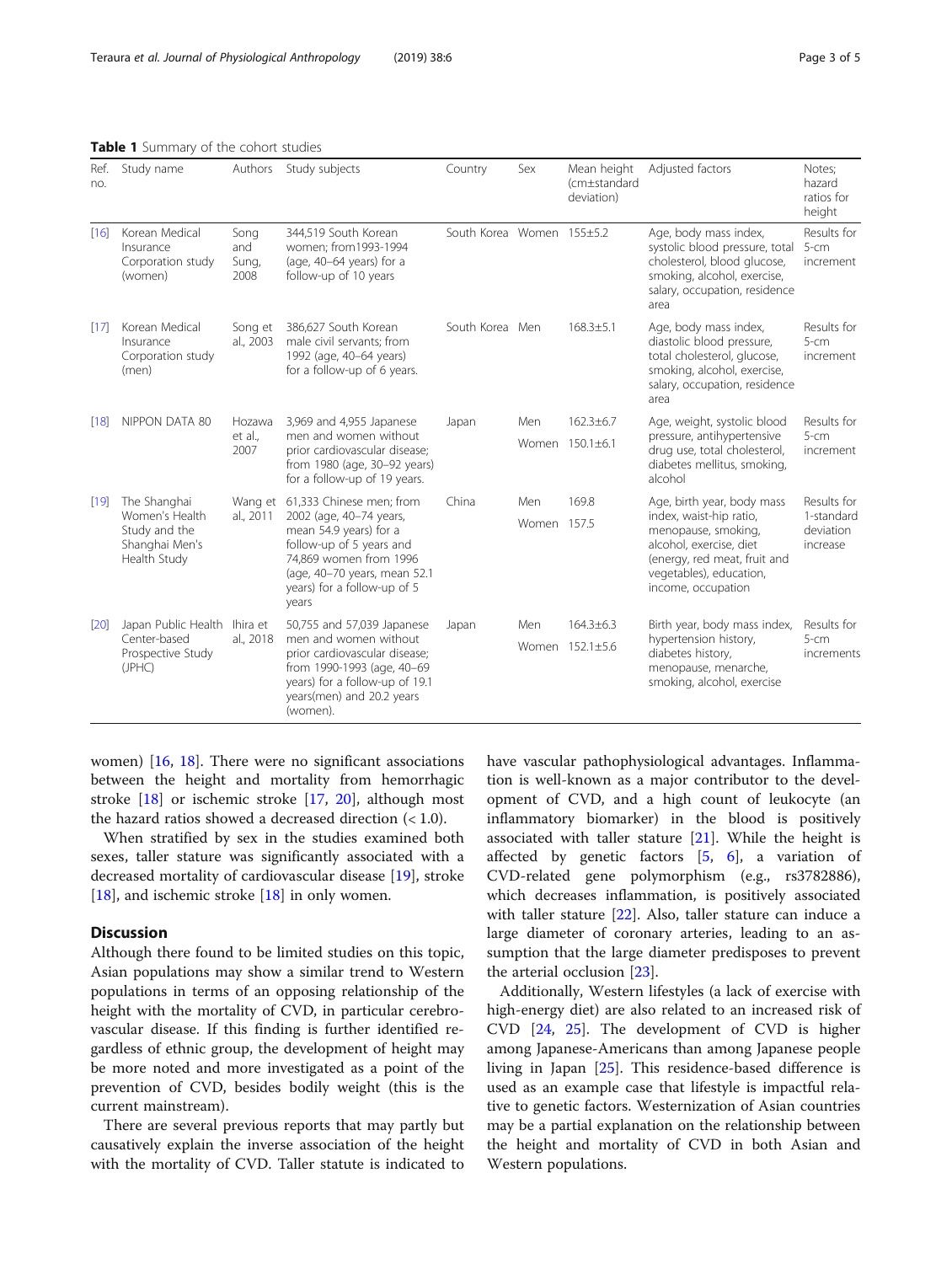<span id="page-3-0"></span>Table 2 Hazard ratios for mortality by an increase of height

| Ref. no.           | Sex                     | Deaths (n)        | Hazard ratio | 95% CI                     |  |
|--------------------|-------------------------|-------------------|--------------|----------------------------|--|
|                    | Cardiovascular disease  |                   |              |                            |  |
| $[19]$             | Men                     | 602 <sup>a</sup>  | 0.93         | $0.86 - 1.02$              |  |
|                    | Women                   | 1018 <sup>a</sup> | 0.89         | $0.84 - 0.95*$             |  |
| Coronary disease   |                         |                   |              |                            |  |
| $[17]$             | Men                     | 649               | 0.99         | $0.91 - 1.06$              |  |
| Heart disease      |                         |                   |              |                            |  |
| [20]               | Men                     | $1525^{\rm b}$    | 0.96         | $0.92 - 1.00^{\#}$         |  |
|                    | Women                   | 920 <sup>b</sup>  | 0.98         | $0.91 - 1.04$              |  |
|                    | Ischemic heart diseases |                   |              |                            |  |
| $[16]$             | Women                   | 408               | 0.93         | $0.85 - 1.03$              |  |
| $[19]$             | Men                     | 63                | 0.97         | $0.84 - 1.13$              |  |
|                    | Women                   | 90                | 0.92         | $0.80 - 1.06$              |  |
|                    | Myocardial infarction   |                   |              |                            |  |
| [20]               | Men                     | 579               | 0.99         | $0.92 - 1.06$              |  |
|                    | Women                   | 291               | 0.91         | $0.81 - 1.02$              |  |
| Stroke             |                         |                   |              |                            |  |
| [16]               | Women                   | 1521              | 0.84         | $0.80 - 0.88*$             |  |
| $[17]$             | Men                     | 1263              | 0.93         | $0.88 - 0.98*$             |  |
| $[18]$             | Men                     | 158 <sup>c</sup>  | 0.92         | $0.79 - 1.08$              |  |
|                    | Women                   | 168 <sup>c</sup>  | 0.77         | $0.64 - 0.91*$             |  |
| $[19]$             | Men                     | 104               | 0.88         | $0.78 - 1.00$ <sup>#</sup> |  |
|                    | Women                   | 208               | 0.89         | $0.82 - 0.97*$             |  |
|                    | Cerebrovascular disease |                   |              |                            |  |
| $[20]$             | Men                     | 1133 <sup>c</sup> | 0.95         | $0.90 - 0.99*$             |  |
|                    | Women                   | 758 <sup>c</sup>  | 0.92         | $0.86 - 0.99*$             |  |
| Hemorrhagic stroke |                         |                   |              |                            |  |
| $[16]$             | Women                   | 502               | 0.83         | $0.76 - 0.91*$             |  |
| $[17]$             | Men                     | 636               | 0.88         | $0.82 - 0.96*$             |  |
| $[18]$             | Men                     | 37                | 0.85         | $0.62 - 1.16$              |  |
|                    | Women                   | 26                | 1.05         | $0.70 - 1.55$              |  |
| $[20]$             | Men                     | 512               | 0.89         | $0.82 - 0.96*$             |  |
|                    | Women                   | 410               | 0.87         | $0.76 - 0.99*$             |  |
| Ischemic stroke    |                         |                   |              |                            |  |
| $[16]$             | Women                   | 323               | 0.82         | $0.73 - 0.91*$             |  |
| $[17]$             | Men                     | 262               | 0.98         | $0.87 - 1.10$              |  |
| $[18]$             | Men                     | 97                | 0.92         | $0.75 - 1.13$              |  |
|                    | Women                   | 69                | 0.66         | $0.51 - 0.84*$             |  |
| $[20]$             | Men                     | 290               | 1.01         | $0.92 - 1.12$              |  |
|                    | Women                   | 185               | 1.02         | $0.89 - 1.17$              |  |

CI confidence interval, NA not applicable

P-value:  $* < 0.05$  (significance),  $*$  approximately 0.05 (marginal significance) <sup>a</sup>Includes deaths from ischemic heart disease, stroke, and other circulatory diseases

**b**Includes deaths from myocardial infarction

<sup>c</sup>Includes deaths from ischemic stroke, hemorrhagic stroke, and strokes of undetermined type

Of note, in the current review, it appears that the height can have a clear influence on the mortality of cerebrovascular disease and in women. A report revealed the opposite trend among Westerns, wherein the height had a greater influence on the mortality of CVD in men than in women [\[26](#page-4-0)]. There are some unique gender differences regarding health outcomes among Asians. The incidence of stroke among Westerns  $\geq$  75 years old is higher in women than in men [[27](#page-4-0)], but there is no sexual specificity with regard to the incidence of stroke in Asians [\[28\]](#page-4-0). In Asian countries such as Japan, cerebrovascular disease is more developed than coronary disease [[15,](#page-4-0) [29\]](#page-4-0). These facts may be partly associated with the influence of height on the mortality of cerebrovascular disease and in women observed in the current review.

This review had some limitations. We acknowledged the comparatively small numbers of studies for the review and the small samples of subjects in each study. The outcomes of CVD and cerebrovascular disease were heterogeneous. More data are needed to draw more robust conclusions on this topic.

## Conclusions

From this review, overall, adult height may be inversely predictive to the mortality of CVD, in particular cerebrovascular disease, in Asian people. While this seems to be a similar trend to that of Westerns, further studies are warranted.

## Abbreviations

CVD: Cardiovascular disease

#### Acknowledgements

None.

## Funding

This work was supported in part by Jichi Medical University.

# Availability of data and materials

Not applicable

#### Authors' contributions

HT and TS participated in the design of the study, searched the literature, selected the reviewed articles, and wrote the draft of the manuscript. KK also conducted the design of the study and wrote the manuscript. All authors approved the final version of the manuscript.

## Ethics approval and consent to participate

Not applicable

Consent for publication Not applicable

## Competing interests

The authors declare that they have no competing interests.

## Publisher's Note

Springer Nature remains neutral with regard to jurisdictional claims in published maps and institutional affiliations.